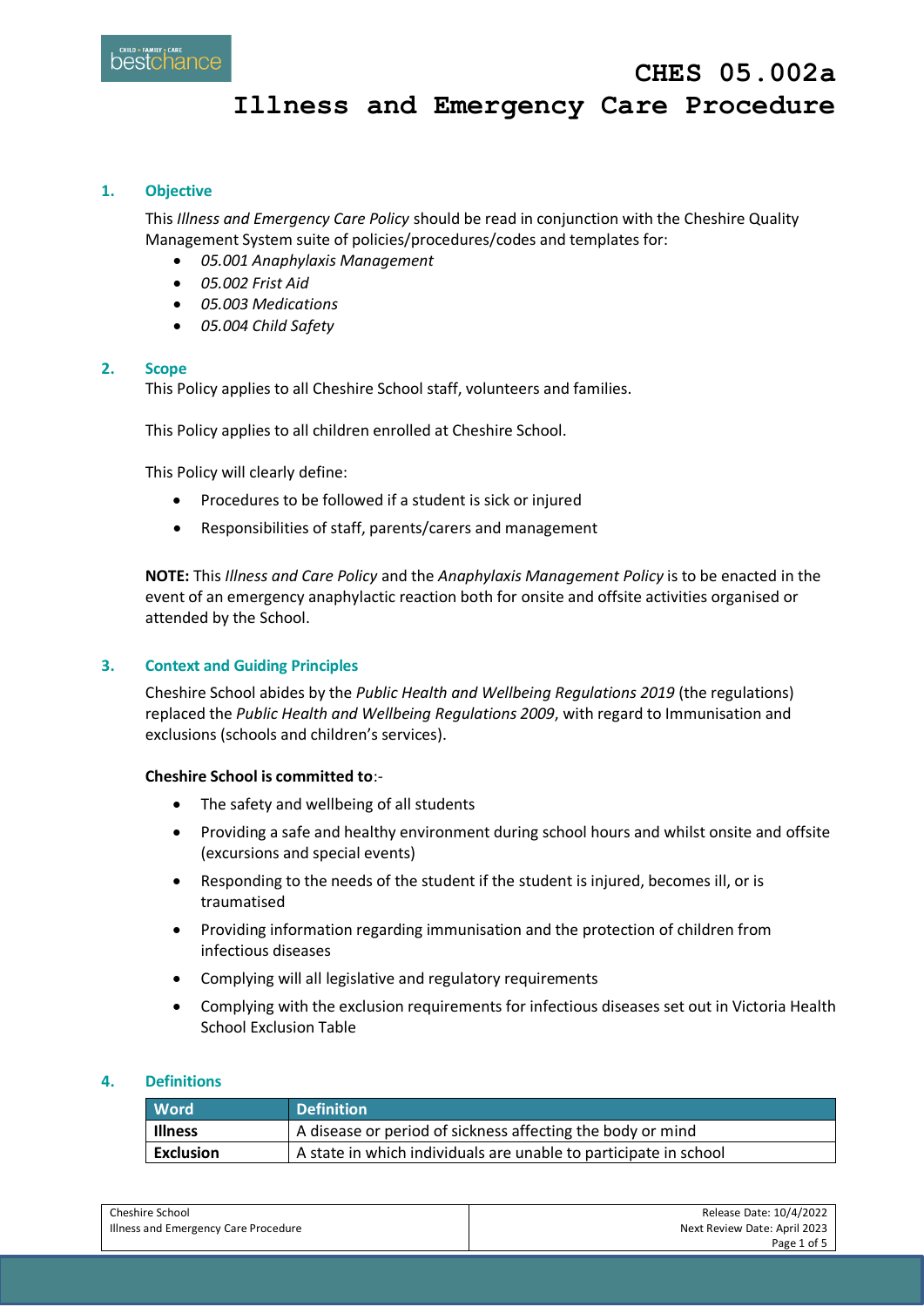| Emergency         | A serious, unexpected, and often dangerous situation requiring immediate |
|-------------------|--------------------------------------------------------------------------|
|                   | action                                                                   |
| <b>Infectious</b> | Communicable diseases, meaning they can be passed from one person to     |
| disease           | another                                                                  |

# **5. Procedure**

# **5.1 Administrative and Operational Procedures**

# **The Head of School will ensure**:

- All staff have current First Aid qualifications (with the exception of researchers)
- A suitably equipped and maintained First Aid Kit is available
- Appropriate materials and equipment are provided for the implementation of the step-bystep infection control procedures
- That an Emergency Management Plan is developed in consultation and distributed

# **Cheshire Staff will ensure**:

- Student enrolment records are maintained regarding their current immunisation status
- That the First Aid Kit is monitored and arrange for replenishment when and as required
- That a First Aid Kit and Classroom Excursion Backpack is available for all offsite activities which includes a general purpose auto injector and the parent provided auto injector for any students identified with anaphylaxis and/or allergic reaction at risk of anaphylaxis
- Emergency evacuation procedures are displayed in prominent positions and that emergency evacuation procedures are practiced with the students at least once per term
- That the step-by-step procedures for infection control is displayed in a prominent position within the school and implemented at all times

# **Parent, Guardians and Carers will ensure**:

- Authorisation is provided for an ambulance and/or medical facility to be sought by the school in the event of a medical emergency, prior to their child commencing at Cheshire School
- Responsibility for all costs associated with an ambulance Cheshire School calls to attend to their child
- All information required on the student's enrolment record is completed and up-to-date
- That when assisting at Cheshire School, they practice the school's step-by-step infection control processes

# **5.2 Procedure for Handling Infectious Diseases**

# **Cheshire Staff will:**

 Ensure that the *Public Health and Wellbeing Regulations 2019* (the regulations) replaced the *Public Health and Wellbeing Regulations 2009*, with regard to immunisation and exclusions (schools and children's services)

| Cheshire School                      | Release Date: 10/4/2022      |
|--------------------------------------|------------------------------|
| Illness and Emergency Care Procedure | Next Review Date: April 2023 |
|                                      | Page 2 of 5                  |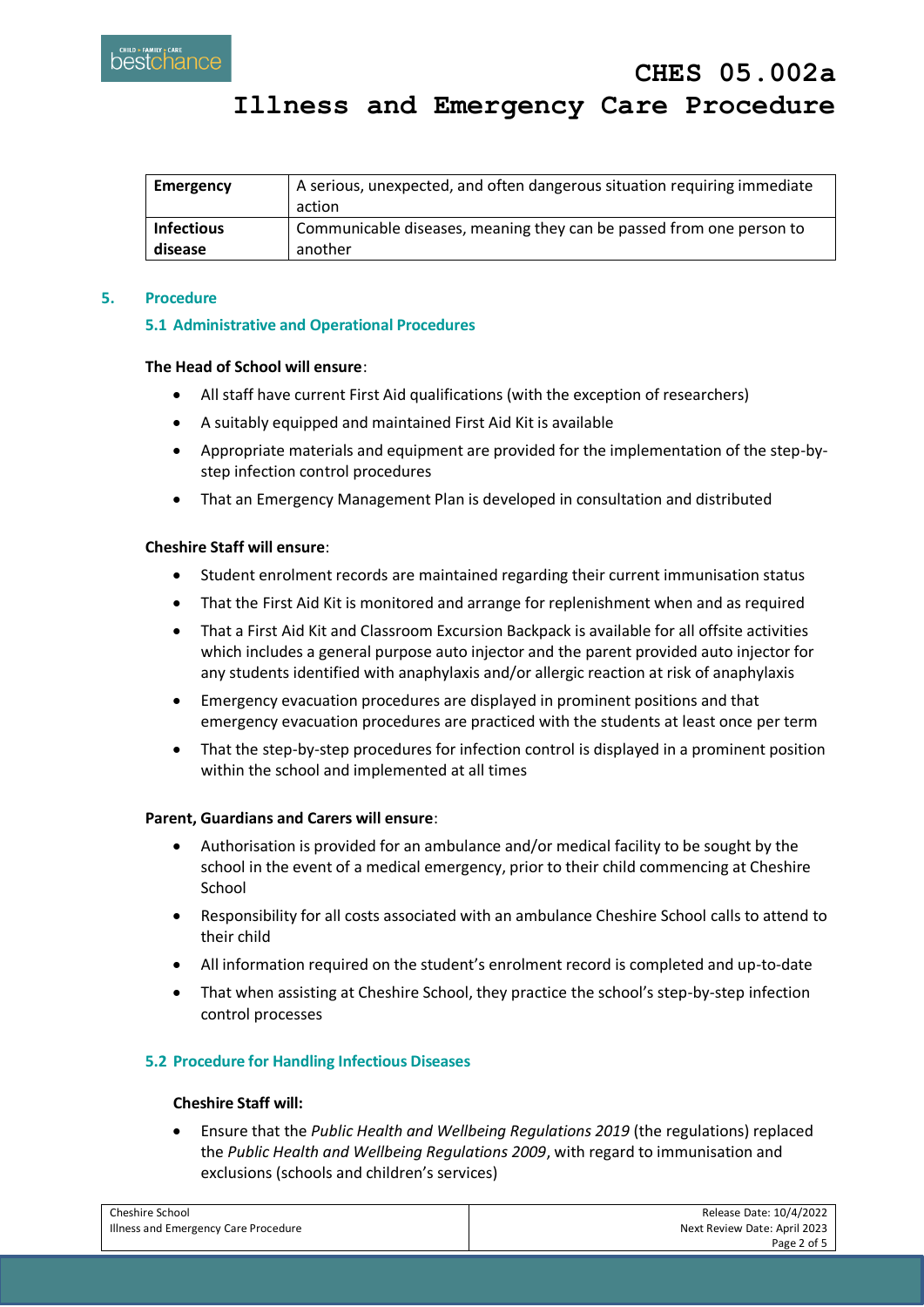- Adhere to the exclusion requirements for infectious diseases, as set out in the *Public Health and Wellbeing Regulations 2019* (the regulations) replaced the *Public Health and Wellbeing Regulations 2009*, with regard to immunisation and exclusions (schools and children's services)
- Notify parents, guardians and carers of any outbreak of an infectious disease within Cheshire School
- Request parents, guardians and carers notify the School should their child have an infectious disease
- Keep student records up-to-date including the immunisation status of each child

# **Parents/carers will**:

- Notify Cheshire School if their child has an infectious disease
- Provide accurate and current information regarding the immunisation of their child and any subsequent changes whilst they are attending the school

# **5.3 Procedure relating to Children who are not Immunised**

 Cheshire School staff will advise parents, guardians and carers on enrolment that during an outbreak of any infectious disease listed in the *Public Health and Wellbeing Regulations 2019* (the regulations) replaced the *Public Health and Wellbeing Regulations 2009*, with regard to immunisation and exclusions (schools and children's services), that children who are not immunised against the disease will not be able to attend school as per the timeframes outlined in the School Exclusion Table.

# **5.4 Procedure for Administering Medications**

**Cheshire School staff** will administer all mediation in accordance with the:

- *05.003 Administration of Medications Policy*
- *05.003a Medication Authority Form*

# **Before medication is to be administered, two staff members must:**

| Check | The Medication Authority Form for the child ensuring that the:<br>child to receive medication is that on the Medication Authority<br>$\bullet$<br>Form<br>time and date the medication was last administered<br>$\bullet$<br>time, date and circumstances under which the medication<br>$\bullet$<br>should next be administered                                                  |  |
|-------|-----------------------------------------------------------------------------------------------------------------------------------------------------------------------------------------------------------------------------------------------------------------------------------------------------------------------------------------------------------------------------------|--|
| Check | The Medication to ensure that:<br>the medication is the same as the medication provided<br>٠<br>the medication is in the original container bearing the original<br>$\bullet$<br>label (including child's name) and instructions; and<br>medication is within the expiry or use by date is labelled with<br>$\bullet$<br>the child as identified on the Medication Authority Form |  |
| Check | The Medication Authority Form for:                                                                                                                                                                                                                                                                                                                                                |  |
|       | the correct dosage to be administered                                                                                                                                                                                                                                                                                                                                             |  |

| Cheshire School                      | Release Date: 10/4/2022      |
|--------------------------------------|------------------------------|
| Illness and Emergency Care Procedure | Next Review Date: April 2023 |
|                                      | Page 3 of 5                  |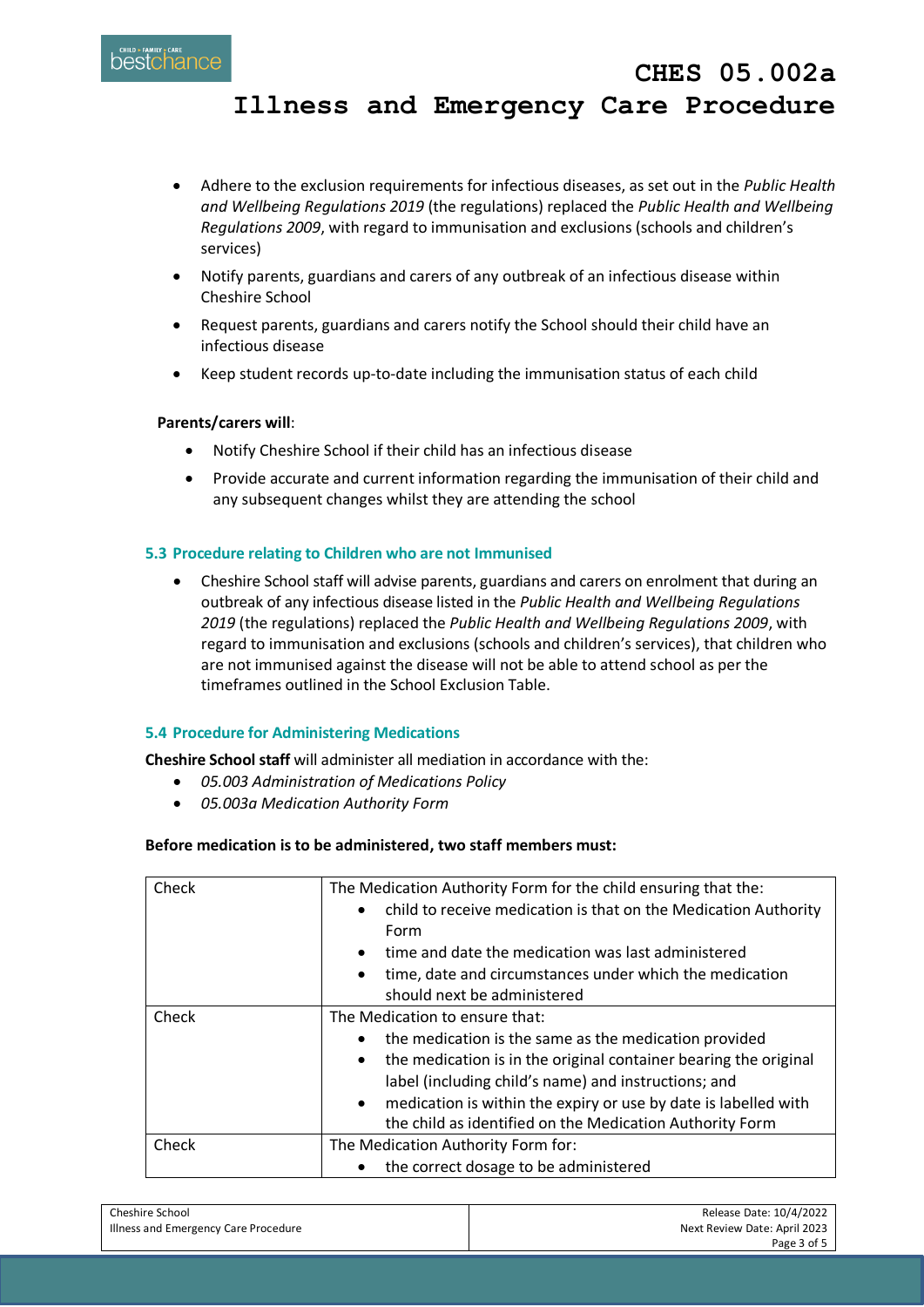|          | the measured dosage to be administered is correct           |
|----------|-------------------------------------------------------------|
| l Check  | The time and date that you are administering the medication |
| Complete | Complete the details on the Medication Log                  |

## **Note: No medication is to be administered with a completed Medication Authority Form.**

#### **Parents, guardians and carers will**:

- ensure they record any medications to be administered to their child at Cheshire School is recorded on a Medication Authority Form
- ensure that medications for administering at Cheshire School are in their original container bearing the original label (including the child's name) instructions for dosage including frequency and the expiry date

### **5.5 Procedure for Handling Minor Accidents**

### **Cheshire Staff will:**

- Wear gloves when providing any first aid
- Record all details, including treatments given, on the accident and incident register
- Advise People and Culture Work Health and Safety Team of any serious injuries to children
- Notify the parents, guardians and carers either immediately after the accident, or when they collect their child from school, depending upon the severity of the accident and the emotional state of the child

# **5.6 Procedure for Handling Medical Emergencies or Accidents**

#### **Cheshire Staff will:**

- Immediately call 000 for emergency services at seek and follow advice
- Provide details to emergency services regarding the condition of the student
- Remain with the student and provide appropriate support
- Designate another staff member to meet the ambulance and direct paramedics to the location of the child
- Contact the student's parents, guardians or carers

# **Note: The** *Anaphylaxis Management Policy* **must be enacted for anaphylaxis and/or allergic reactions at risk of anaphylaxis emergencies.**

# **6. Related Policies**

- 05.001 Anaphylaxis Management Policy
- 05.002 First Aid Policy
- 05.003 Administration of Medication Policy
- 05.004 Duty of Care Policy
- 05.004a Supervision of Students Policy
- 05.001b Individual Anaphylaxis Management Plan

| Cheshire School                      | Release Date: 10/4/2022      |
|--------------------------------------|------------------------------|
| Illness and Emergency Care Procedure | Next Review Date: April 2023 |
|                                      | Page 4 of 5                  |